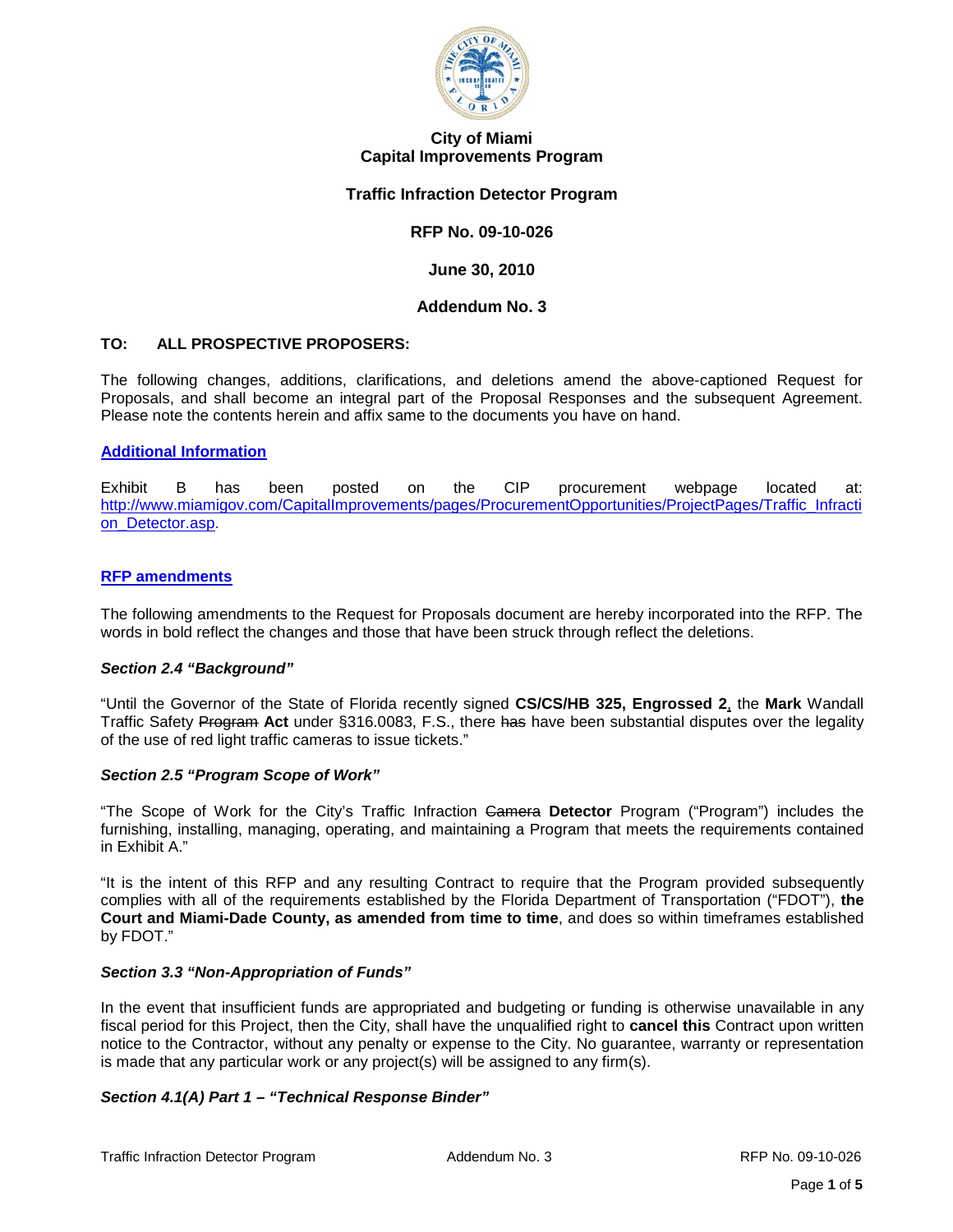# *7. Project Experience Past Five (5) Years*

(e) viii. Total number of citations and percentage, and the value of lost revenue from **due to fines not being collected on** contested violations and citations.

# *8. Program Management*

(b) Explain the Proposer's chain of custody protocols for managing and processing a violation from the time a Traffic Infraction Device **Detector** captures a violation until the violation or citation is paid or adjudicated in court."

(l) Time frame for the installation of the first intersection and the subsequent 18 19 intersections from the date a Notice to Proceed is issued. Timeframe in which the Program would be initially and fully operational based on the initial installation of 19 **Traffic Infraction** Detector System**s**. Time frame for installation of additional **Traffic Infraction Detector Systems** from issuance of a Notice to Proceed."

## *9. Technical Capabilities*

# *Traffic Detector System Equipment*

(b) Is shutter speed automatic**ally** adjusted: \_\_\_ yes \_\_\_\_ no

## *Database System (System)*

(a) Explain the process for storage, **retention**, and retrieval of violation and citation documentation. Including how long a violation is made available to be viewed by the violator, the City, and the Court.

(d) Can the System integrate with the City's CCTV System as described in Exhibit A of the RFP? Can the System currently integrate with the Court's **SPIRIT** database system?

# *Section 4.1(A) Part 2 – "Photos and Attachments Binder"*

The following is added to this section:

### **14. Copy of violation notices to be sent to the violators.**

### **Request for Information**

Please note that a number of questions have not been addressed in this Addendum. These will be addressed in a future Addendum.

| Question | Under Article 3.5, Minimum Qualification Requirements, the Proposer "must be<br>successfully managing at least three red light traffic camera programs of a<br>similar, scope and complexity, under contracts with public entities" This<br>Article further states that one of the three must meet the requirements contained<br>in Exhibit A. We have three questions related to this issue, which are as follows: |
|----------|---------------------------------------------------------------------------------------------------------------------------------------------------------------------------------------------------------------------------------------------------------------------------------------------------------------------------------------------------------------------------------------------------------------------|
|          | a. Do the other two programs also have to meet the minimum<br>requirements of exhibit A and                                                                                                                                                                                                                                                                                                                         |
|          | b. If two of the programs do not have to meet Exhibit A, do the<br>programs still have to be non-invasive and non-intrusive?                                                                                                                                                                                                                                                                                        |
|          | c. Do any or all of the programs have to be in the Florida?                                                                                                                                                                                                                                                                                                                                                         |
| Answer   | a. Two of the three programs do not have to meet the requirements of Exhibit A.<br>These two programs must include all of the components of the program, which<br>are furnishing, installing, operating, and maintaining a red light traffic camera<br>program.                                                                                                                                                     |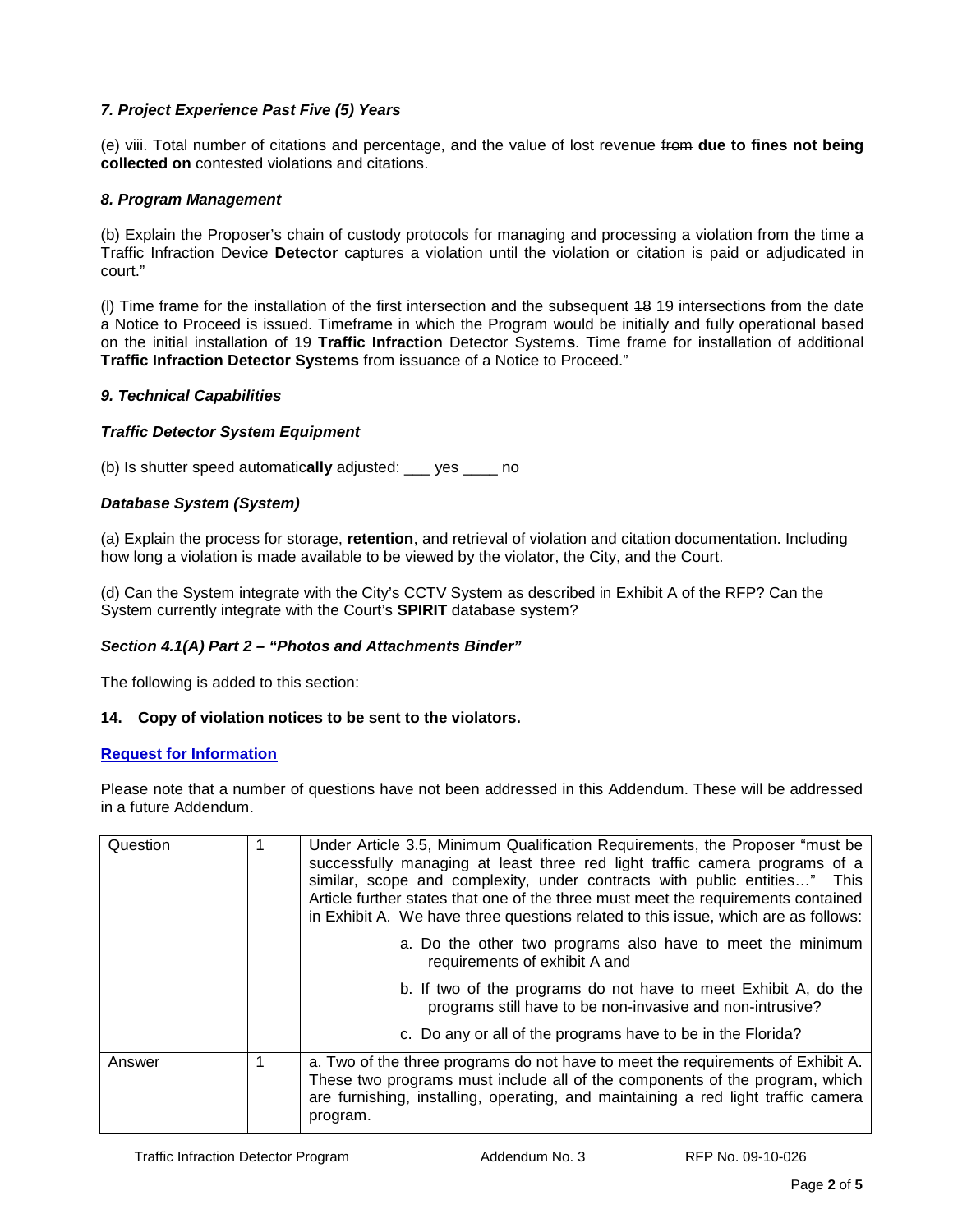|          |                         | b.<br>No                                                                                                                                                                                                                                                                                                                                                                                                |
|----------|-------------------------|---------------------------------------------------------------------------------------------------------------------------------------------------------------------------------------------------------------------------------------------------------------------------------------------------------------------------------------------------------------------------------------------------------|
|          |                         | No<br>C.                                                                                                                                                                                                                                                                                                                                                                                                |
|          |                         |                                                                                                                                                                                                                                                                                                                                                                                                         |
| Question | $\overline{2}$          | Recently FDOT issued a draft of the "Special Provisions to General Use Permit,<br>Traffic Infraction Detectors on State Highway System. Will the City make this<br>document a part of the RFP?                                                                                                                                                                                                          |
| Answer   | $\overline{2}$          | As stated in the question this is a draft document.<br>Based on ongoing<br>discussions with FDOT, the City is aware that significant changes will be made<br>before the final document is issued. Therefore, the draft document will not be<br>included in the RFP.                                                                                                                                     |
|          |                         |                                                                                                                                                                                                                                                                                                                                                                                                         |
| Question | 3                       | Exhibit A requires a non-intrusive, non-invasive Detector System. Given that<br>FDOT will not require a non-intrusive, non-invasive Detector System can this<br>requirement be eliminated?                                                                                                                                                                                                              |
| Answer   | 3                       | This requirement will not be revised. FDOT has not finalized their requirements<br>parameters for intrusive systems that will be permitted on FDOT roadways<br>except to state that in-ground loops will not be permitted.<br>Many of the<br>intersections selected for the Detector Systems are County roadways and the<br>County has not established any parameters for County roadways at this time. |
|          |                         |                                                                                                                                                                                                                                                                                                                                                                                                         |
| Question | $\overline{4}$          | Will the City consider revising the evaluation criteria and criteria weights to the<br>criteria and weights that were used in the first RFP issued by the City?                                                                                                                                                                                                                                         |
| Answer   | $\overline{\mathbf{4}}$ | No. The criteria in this RFP reflect the requirements that are important to the<br>City and will allow the City to determine which Proposer offers the best Program<br>for the City.                                                                                                                                                                                                                    |
|          |                         |                                                                                                                                                                                                                                                                                                                                                                                                         |
| Question | 5                       | The minimum requirements contained in Section 3.5 require programs of a<br>similar scope and complexity. Does this also require that the programs meet the<br>same technology and implementation approach required in Exhibit A?                                                                                                                                                                        |
| Answer   | 5                       | Proposers are not limited in the type of technology or implementation approach<br>on two of the three required programs. One program must meet or exceed the<br>requirements contained in Exhibit A.                                                                                                                                                                                                    |
|          |                         |                                                                                                                                                                                                                                                                                                                                                                                                         |
| Question | 6                       | Can the City provide the names of the Evaluation Committee?                                                                                                                                                                                                                                                                                                                                             |
| Answer   | 6                       | No. The Evaluation Committee members have not been selected at this time.                                                                                                                                                                                                                                                                                                                               |
| Question | $\overline{7}$          | Will the City accept a surety bond for the proposal bond requirement?                                                                                                                                                                                                                                                                                                                                   |
| Answer   | $\overline{7}$          | Yes, provided that it meets the requirements contained in Exhibit B.                                                                                                                                                                                                                                                                                                                                    |
|          |                         |                                                                                                                                                                                                                                                                                                                                                                                                         |
| Question | 8                       | Are Proposers to submit responses to Exhibit A? If yes, where are they to be<br>included in the Response?                                                                                                                                                                                                                                                                                               |
| Answer   | 8                       | All submittal requirements are contained in Section 4. No responses to Exhibit<br>A should be included in the Response.                                                                                                                                                                                                                                                                                 |
|          |                         |                                                                                                                                                                                                                                                                                                                                                                                                         |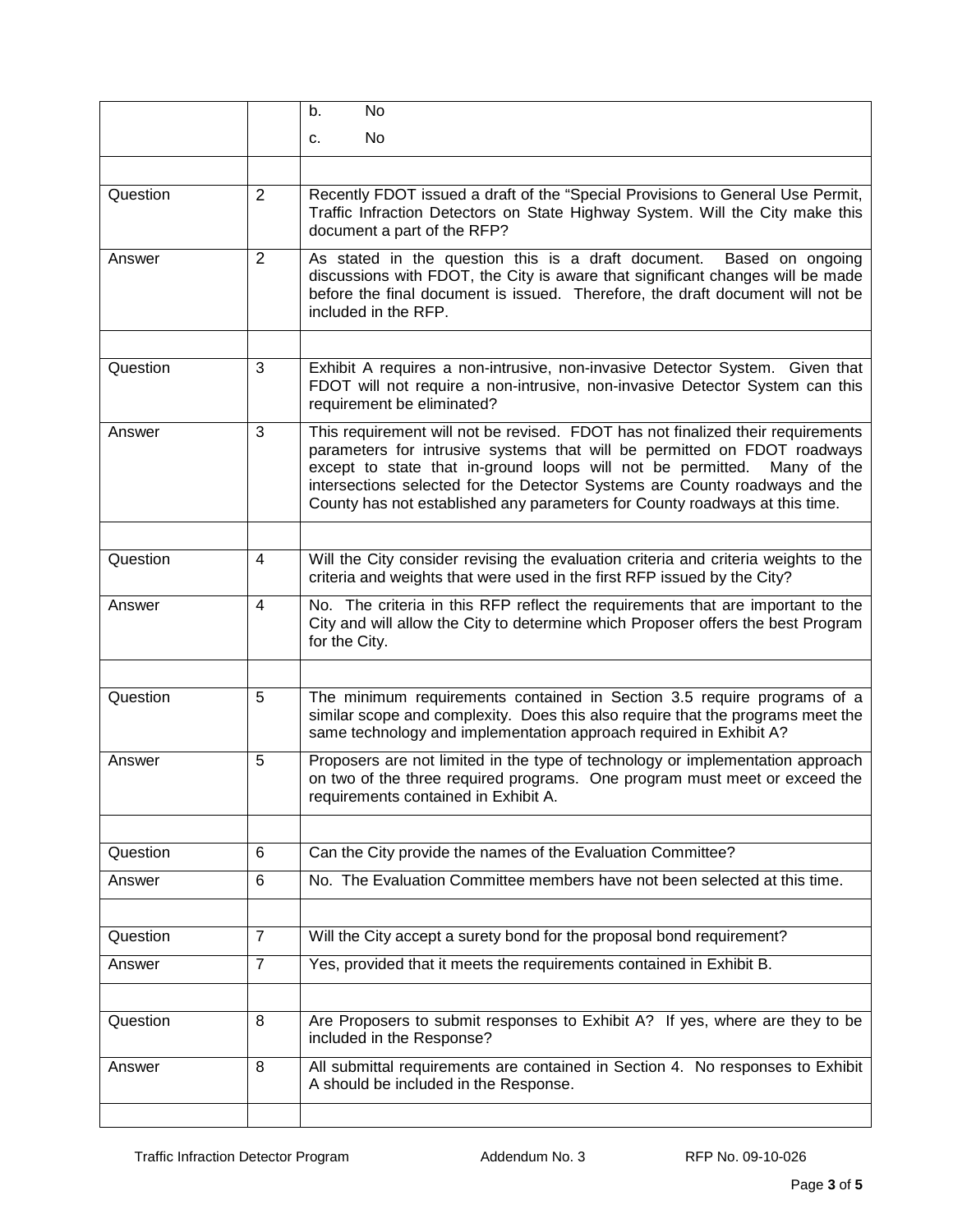| Question | 9  | Section 4.1, Submission Requirements, pg 16. Each section shall be separated<br>by a tabbed divider, identified by the corresponding letter for the section. For<br>Section 9, Technical Capabilities, neither Traffic Detector System Equipment or<br>Database System (System) have numbers. Should their tabs be numbered as<br>9c and 9d respectively?                                                                                                                                                                                  |
|----------|----|--------------------------------------------------------------------------------------------------------------------------------------------------------------------------------------------------------------------------------------------------------------------------------------------------------------------------------------------------------------------------------------------------------------------------------------------------------------------------------------------------------------------------------------------|
| Answer   | 9  | Yes.                                                                                                                                                                                                                                                                                                                                                                                                                                                                                                                                       |
|          |    |                                                                                                                                                                                                                                                                                                                                                                                                                                                                                                                                            |
| Question | 10 | Section 4.1, Submission Requirements, pg 16. Each section shall be separated<br>by a tabbed divider; and Part I, Section 7, pg 19. Project Experience - provide<br>the following information as separate sections under this category. Please clarify<br>that by separate sections, tabs for just the lettered sections in Section 7 (7a, 7b,<br>etc) is your expectation, rather than a tab for each level, i.e., 7.e.i, 7.e.ii, 7.e.iii,<br>etc.                                                                                         |
| Answer   | 10 | Tabs are required for the lettered sections such as Section 7 (7a, 7b, etc). Tabs<br>are not required for each level.                                                                                                                                                                                                                                                                                                                                                                                                                      |
|          |    |                                                                                                                                                                                                                                                                                                                                                                                                                                                                                                                                            |
| Question | 11 | Part 1, Section 4c., 4f, and 4g. These sections appear to have repetitive<br>requirements concerning certifications and licenses. Please specify which<br>certifications and licenses you would like in each.                                                                                                                                                                                                                                                                                                                              |
| Answer   | 11 | The sections are not repetitive but are independent.                                                                                                                                                                                                                                                                                                                                                                                                                                                                                       |
|          |    |                                                                                                                                                                                                                                                                                                                                                                                                                                                                                                                                            |
| Question | 12 | Part 1, Section 4.a.iii, pg 17. Provide a one-page resume for each executive<br>officer(s) of the Proposer. For publicly traded companies that have many<br>executive officers and board members, this can potentially cause the proposal to<br>be quite large, and yet their resumes would have little to no relevance to the<br>project. Can this be limited to the executive officers in the direct line of business<br>for traffic enforcement systems?                                                                                |
| Answer   | 12 | Yes.                                                                                                                                                                                                                                                                                                                                                                                                                                                                                                                                       |
|          |    |                                                                                                                                                                                                                                                                                                                                                                                                                                                                                                                                            |
| Question | 13 | Part 1, Section 5.e, pg 18. Please confirm that copies of relevant professional<br>licenses or certifications have no page restraint.                                                                                                                                                                                                                                                                                                                                                                                                      |
| Answer   | 13 | Only relevant licenses and certifications are to be submitted.                                                                                                                                                                                                                                                                                                                                                                                                                                                                             |
|          |    |                                                                                                                                                                                                                                                                                                                                                                                                                                                                                                                                            |
| Question | 14 | Part 1, Section 6, pg 19. Program manager resume. This says that the section is<br>a maximum of 2 pages including the one page resume. Part 2 - Photos and<br>Attachments binder, #11, page 24, requests one page resumes, etc, for Project<br>Team Key Personnel. Please confirm that you will want the Program Manager's<br>resume to be duplicated by also inserting it in Part 2, #11.                                                                                                                                                 |
| Answer   | 14 | Yes.                                                                                                                                                                                                                                                                                                                                                                                                                                                                                                                                       |
|          |    |                                                                                                                                                                                                                                                                                                                                                                                                                                                                                                                                            |
| Question | 15 | Exhibit A, Section e. Payment of Violations, 4th (last) bullet, pg 40. The<br>Successful Proposer shall provide a third party collection service for the<br>collection of delinquent collections, at the City's discretion.<br>It was our<br>understanding with the passage of state legislation, the Miami Dade Clerk of<br>Court will be responsible for delinquent collections since the 2nd notice will be<br>collected by the Clerk of Court. Does the City want the Contractor to include<br>pricing for the delinquent collections? |
| Answer   | 15 | This requirement is hereby deleted from the RFP.                                                                                                                                                                                                                                                                                                                                                                                                                                                                                           |
|          |    |                                                                                                                                                                                                                                                                                                                                                                                                                                                                                                                                            |